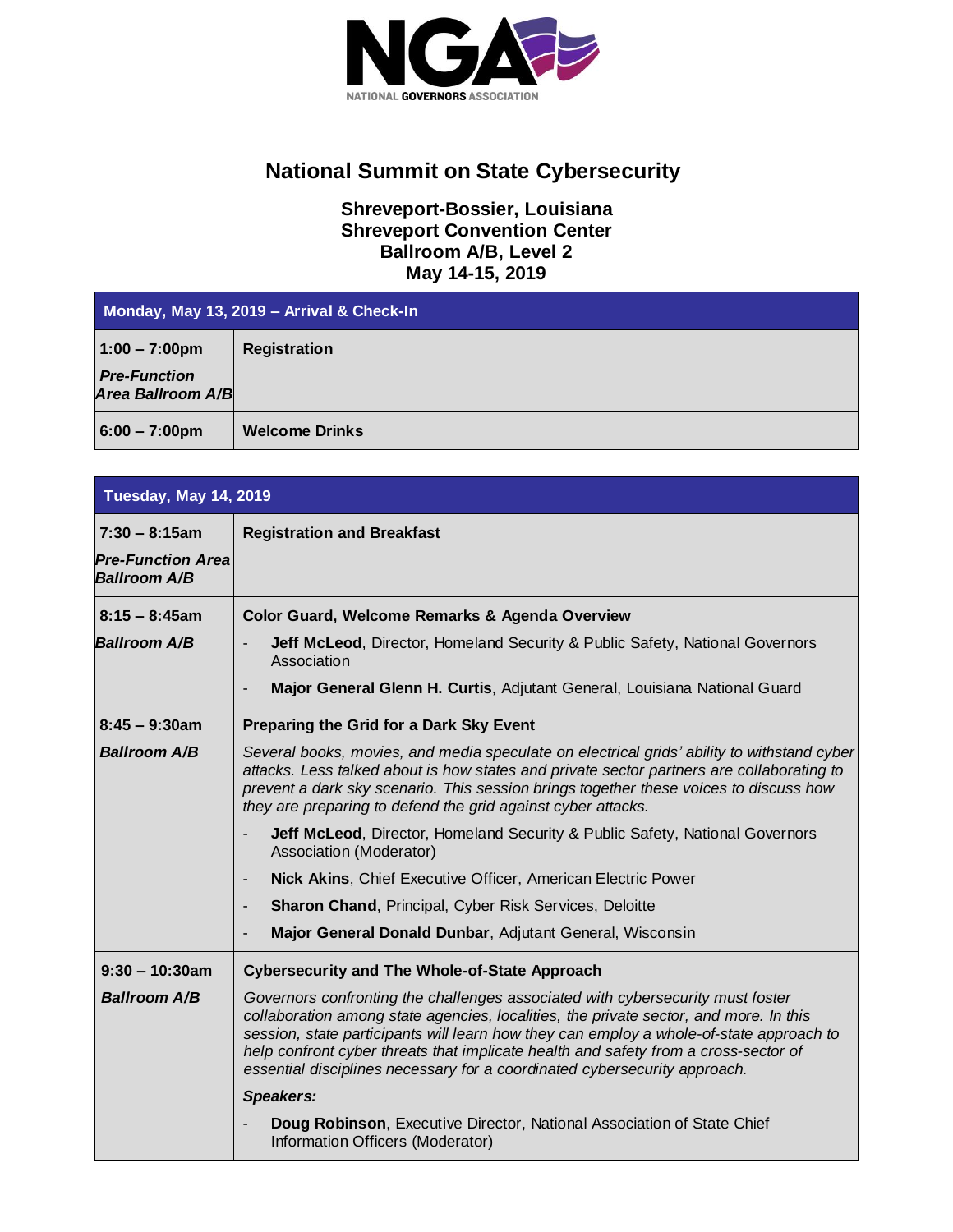|                           | Eric Boyette, State Chief Information Officer, North Carolina                                                                                                                                                                                                                                     |
|---------------------------|---------------------------------------------------------------------------------------------------------------------------------------------------------------------------------------------------------------------------------------------------------------------------------------------------|
|                           | Major General Glenn H. Curtis, Adjutant General, Louisiana National Guard                                                                                                                                                                                                                         |
|                           | Jared Maples, Director, Office of Homeland Security & Preparedness, New<br>Jersey                                                                                                                                                                                                                 |
|                           | Mike Watson, State Chief Information Security Officer, Virginia                                                                                                                                                                                                                                   |
| $10:30 - 10:45am$         | <b>Break</b>                                                                                                                                                                                                                                                                                      |
| $10:45 - 11:15am$         | <b>Cybersecurity &amp; Crisis Communications</b>                                                                                                                                                                                                                                                  |
| <b>Ballroom A/B</b>       | Security failures are inevitable, and in today's media environment they quickly attract<br>public attention. Learn how to prepare for and manage public communications during<br>and after a cyber incident.                                                                                      |
|                           | Speaker:                                                                                                                                                                                                                                                                                          |
|                           | Siobhan Gorman, Partner, Brunswick Group                                                                                                                                                                                                                                                          |
| $11:15 - 12:00 \text{pm}$ | <b>Lightning Talks</b>                                                                                                                                                                                                                                                                            |
| <b>Ballroom A/B</b>       | Hard Truths: Artificial Intelligence & Cybersecurity                                                                                                                                                                                                                                              |
|                           | Artificial intelligence has the promise to dramatically change every facet of life and<br>cybersecurity itself is not immune from disruption. This talk will discuss how AI is not a<br>panacea for cybersecurity and how human operators are still essential for the future of<br>cybersecurity. |
|                           | Dimitri McKay, Security Architect and Evangelist, Splunk                                                                                                                                                                                                                                          |
|                           | Views from Abroad: The Israeli Cybersecurity Approach                                                                                                                                                                                                                                             |
|                           | Israel is viewed as a premier leader in cybersecurity technology, entrepreneurship, and<br>defense. Hear how Israel created this environment and applicable strategies relevant for<br>state officials.                                                                                           |
|                           | Hudi Zack, Chief Executive Director, Technology Unit, Israel National Cyber<br>Directorate                                                                                                                                                                                                        |
| $12:00 - 12:30 \text{pm}$ | <b>Break and Lunch (Sponsored by Raytheon)</b>                                                                                                                                                                                                                                                    |
| <b>Ballroom C/D</b>       |                                                                                                                                                                                                                                                                                                   |
| $12:30 - 1:00 \text{pm}$  | <b>Lunch Session: Supply Chain Resilience</b>                                                                                                                                                                                                                                                     |
| <b>Ballroom A/B</b>       | Over the past few years, the cybersecurity community has underscored the essential<br>challenges associated with assessing risks to the supply chain. This talk will detail how<br>we can mitigate the risk posed downstream through the supply chain.                                            |
|                           | Speaker:                                                                                                                                                                                                                                                                                          |
|                           | Jon Check, Senior Director, Cyber Protection Solutions, Cybersecurity and Special<br>Missions, Intelligence, Information and Service, Raytheon                                                                                                                                                    |
| $1:00 - 1:15$ pm          | <b>Transition to Breakouts</b>                                                                                                                                                                                                                                                                    |
| $1:15 - 2:00$ pm          | <b>Breakout: Supply Chain Management</b>                                                                                                                                                                                                                                                          |
|                           | <b>Room 203</b>                                                                                                                                                                                                                                                                                   |
|                           | States are thinking hard about how to secure an ever-growing list of vendors and third-<br>party suppliers. This panel will discuss state initiatives to tackle this complex challenge<br>and discuss how the private sector is also approaching supply chain as an example for<br>states.        |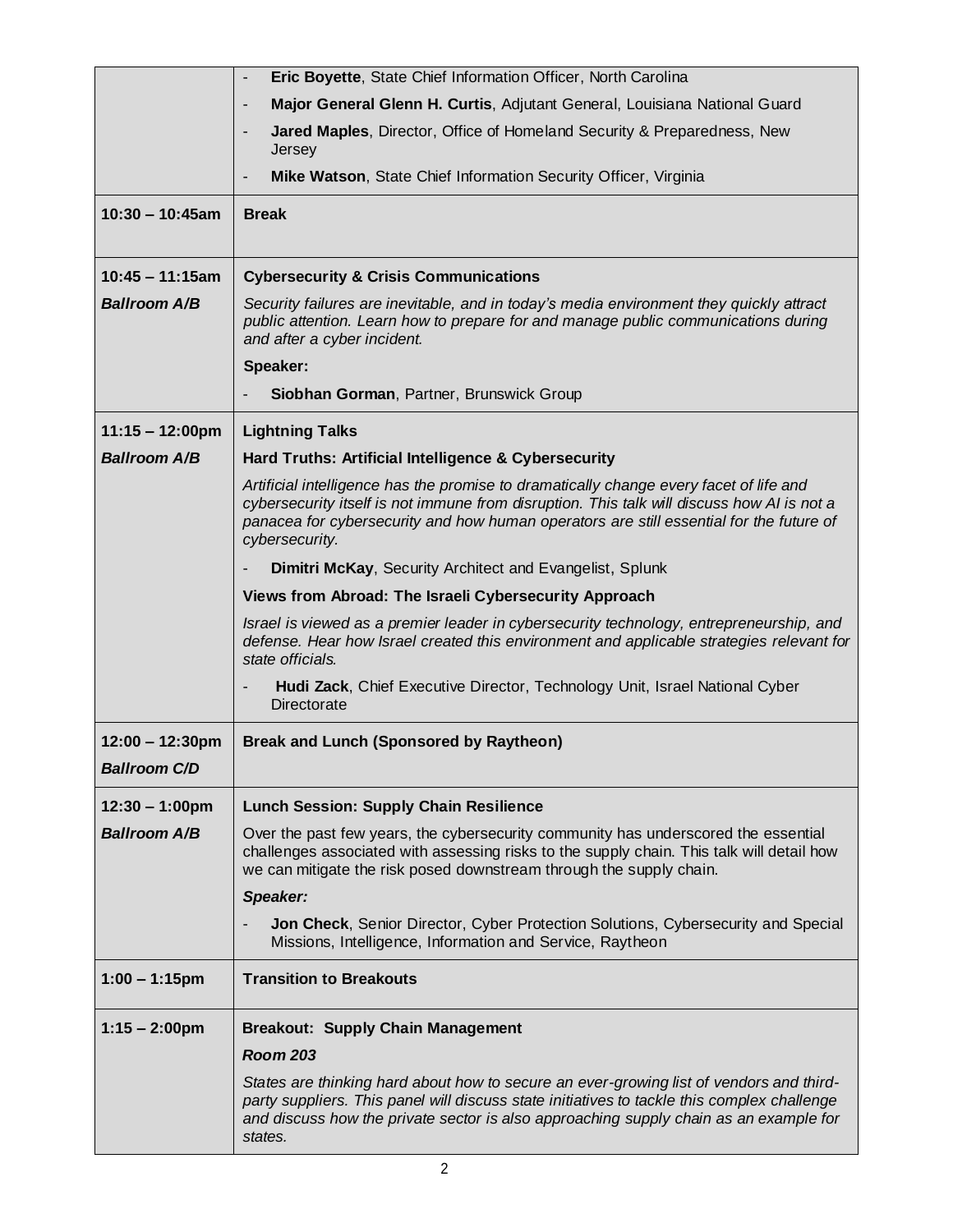|                         | <b>Speakers:</b>                                                                                                                                                                                                                                                                                                                                                      |
|-------------------------|-----------------------------------------------------------------------------------------------------------------------------------------------------------------------------------------------------------------------------------------------------------------------------------------------------------------------------------------------------------------------|
|                         | <b>Maggie Brunner, Program Director, Homeland Security &amp; Public Safety, National</b><br>$\overline{\phantom{m}}$<br>Governors Association (Moderator)                                                                                                                                                                                                             |
|                         | Nicholas Andersen, State Chief Information Security Officer, Vermont<br>$\overline{\phantom{a}}$                                                                                                                                                                                                                                                                      |
|                         | <b>Chris Boyer, Assistant Vice President, Global Public Policy, AT&amp;T</b><br>$\overline{\phantom{a}}$                                                                                                                                                                                                                                                              |
|                         | Jon Check, Senior Director, Cyber Protection Solutions, Cybersecurity and Special<br>٠<br>Missions, Intelligence, Information and Service, Raytheon                                                                                                                                                                                                                   |
|                         | <b>Breakout: Using Cyber Volunteers for Incident Response</b>                                                                                                                                                                                                                                                                                                         |
|                         | <b>Room 204</b>                                                                                                                                                                                                                                                                                                                                                       |
|                         | States must be prepared to deploy a trained and vetted cadre of cybersecurity<br>professionals in the event of a cyber incident and often must be creative in ensuring<br>surge capacity. Learn from two states who have introduced models for leveraging<br>volunteers in the public sector and private sector to enhance responses to statewide<br>cyber incidents. |
|                         | Speakers:                                                                                                                                                                                                                                                                                                                                                             |
|                         | Mary Catherine Ott, Legislative Director, Homeland Security & Public Safety<br>$\overline{\phantom{a}}$<br>Committee, National Governors Association (Moderator)                                                                                                                                                                                                      |
|                         | David Cagigal, State Chief Information Officer, Wisconsin<br>$\overline{\phantom{a}}$                                                                                                                                                                                                                                                                                 |
|                         | Chris DeRusha, State Chief Information Security Officer, Michigan<br>$\overline{\phantom{a}}$                                                                                                                                                                                                                                                                         |
|                         | Bill Nash, State Chief Information Security Officer, Wisconsin<br>٠                                                                                                                                                                                                                                                                                                   |
|                         | Breakout: How Does IT Centralization and Unification Improve Security?                                                                                                                                                                                                                                                                                                |
|                         | <b>Room 205</b>                                                                                                                                                                                                                                                                                                                                                       |
|                         | Many states have consolidated IT governance, but how has it affected security<br>outcomes? This discussion will explore case examples from states to detail the<br>cybersecurity benefits of a centralized and unified IT structure.                                                                                                                                  |
|                         | <b>Speakers</b>                                                                                                                                                                                                                                                                                                                                                       |
|                         | Michael Garcia, Senior Policy Analyst, Homeland Security & Public Safety, National<br>Governors Association (Moderator)                                                                                                                                                                                                                                               |
|                         | Danielle Cox, Acting State Chief Information Security Officer, West Virginia                                                                                                                                                                                                                                                                                          |
|                         | Will Payne, Senior Director for State, Local and Education Networking and Security,<br><b>VMware</b>                                                                                                                                                                                                                                                                  |
|                         | Deborah Snyder, State Chief Information Security Officer, New York<br>$\overline{\phantom{a}}$                                                                                                                                                                                                                                                                        |
|                         | Shane Swanson, IT Security, North Dakota<br>٠                                                                                                                                                                                                                                                                                                                         |
| $2:00 - 2:15$ pm        | <b>Break</b>                                                                                                                                                                                                                                                                                                                                                          |
| $2:15 - 3:00 \text{pm}$ | <b>Breakout: Coordinated Vulnerability Disclosures</b>                                                                                                                                                                                                                                                                                                                |
|                         | <b>Room 203</b>                                                                                                                                                                                                                                                                                                                                                       |
|                         | Coordinated vulnerability disclosures are growing in popularity within the private sector<br>and federal government but still have not seen wide adoption in states. This breakout<br>brings together a research perspective on CVD programs and a state that is in the early<br>stages of their own initiative.                                                      |
|                         | <b>Speakers:</b>                                                                                                                                                                                                                                                                                                                                                      |
|                         | Dan Lohrmann, former State Chief Information Security Officer, Michigan<br>(Moderator)                                                                                                                                                                                                                                                                                |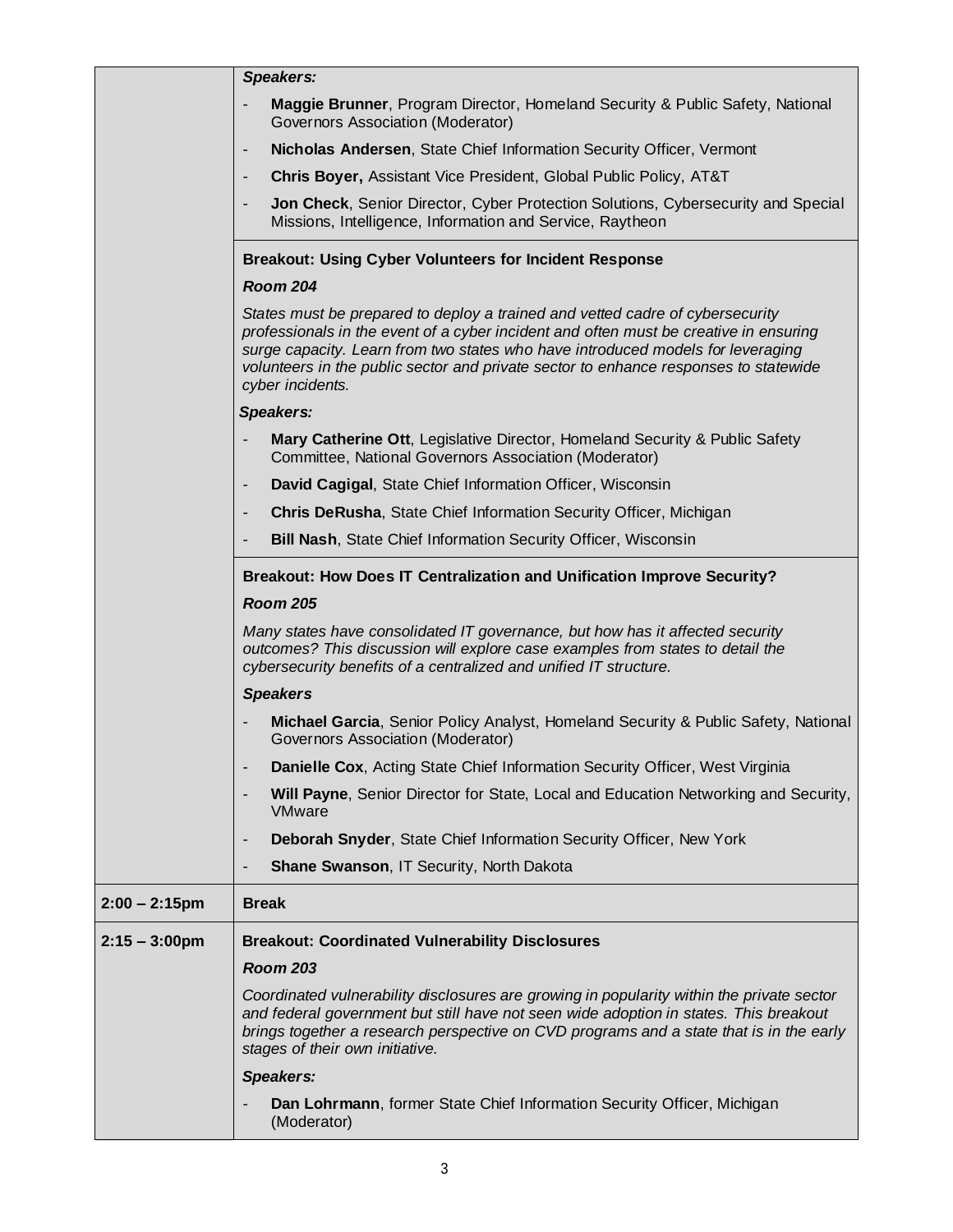|                     | James Collins, State Chief Information Officer, Delaware                                                                                                                                                                                                                                                                                                                                        |
|---------------------|-------------------------------------------------------------------------------------------------------------------------------------------------------------------------------------------------------------------------------------------------------------------------------------------------------------------------------------------------------------------------------------------------|
|                     | Katie Moussouris, Founder and Chief Executive Officer, Luta Security                                                                                                                                                                                                                                                                                                                            |
|                     | <b>Breakout: Statewide Disruption Response Planning</b>                                                                                                                                                                                                                                                                                                                                         |
|                     | <b>Room 204</b>                                                                                                                                                                                                                                                                                                                                                                                 |
|                     | Preparing for a high consequence cyber disruption demands coordination across many<br>agencies and stakeholders. Learn how states institutionalized this coordination through<br>their cyber disruption response plans.                                                                                                                                                                         |
|                     | <b>Speakers:</b>                                                                                                                                                                                                                                                                                                                                                                                |
|                     | Michael Garcia, Senior Policy Analyst, Homeland Security & Public Safety, National<br>Governors Association (Moderator)                                                                                                                                                                                                                                                                         |
|                     | Diego Curt, Chief Compliance Officer, Idaho                                                                                                                                                                                                                                                                                                                                                     |
|                     | Major General Bret Daugherty, Adjutant General, Washington National Guard                                                                                                                                                                                                                                                                                                                       |
|                     | Daniel Dister, State Chief Information Security Officer, New Hampshire                                                                                                                                                                                                                                                                                                                          |
|                     | Maria Thompson, State Chief Risk Officer, North Carolina                                                                                                                                                                                                                                                                                                                                        |
|                     | Breakout: Information Sharing - How Far Have We Come?                                                                                                                                                                                                                                                                                                                                           |
|                     | <b>Room 205</b>                                                                                                                                                                                                                                                                                                                                                                                 |
|                     | Information sharing is an undying buzzword in cybersecurity that means different things<br>to different people. Hear how you can enhance your information sharing capabilities and<br>lessons learned from other states.                                                                                                                                                                        |
|                     | <b>Speakers:</b>                                                                                                                                                                                                                                                                                                                                                                                |
|                     | Thomas MacLellan, Director of Policy and Government Affairs,<br>Symantec (Moderator)                                                                                                                                                                                                                                                                                                            |
|                     | Deborah Blyth, State Chief Information Security Officer, Colorado                                                                                                                                                                                                                                                                                                                               |
|                     | Aaron Call, State Chief Information Security Officer, Minnesota                                                                                                                                                                                                                                                                                                                                 |
|                     | Tom Duffy, Director, Multi-State Information Sharing and Analysis Center                                                                                                                                                                                                                                                                                                                        |
| $3:00 - 3:15$ pm    | <b>Break</b>                                                                                                                                                                                                                                                                                                                                                                                    |
| $3:15 - 4:15$ pm    | <b>Lightning Talks</b>                                                                                                                                                                                                                                                                                                                                                                          |
| <b>Ballroom A/B</b> | What you Actually Need to Know about the Internet of Things                                                                                                                                                                                                                                                                                                                                     |
|                     | Much has been said about the security implications of IoT, but what does that mean for<br>state policymakers? This session will cover the business decisions states need to<br>contemplate to anticipate the security risks IoT devices poses to their environments.                                                                                                                            |
|                     | Speaker:                                                                                                                                                                                                                                                                                                                                                                                        |
|                     | Deral Heiland, IoT Research Lead, Rapid 7                                                                                                                                                                                                                                                                                                                                                       |
|                     | After-Action on the Colorado Department of Transportation Ransomware Attack                                                                                                                                                                                                                                                                                                                     |
|                     | Colorado's Department of Transportation was hit with a massive ransomware attack in<br>2018, resulting in the first gubernatorially declared state of emergency due to a cyber<br>incident, activation of the Emergency Management Assistance Compact (EMAC), and<br>mobilization of the National Guard. Learn what happened during this event and how your<br>state can apply lessons learned. |
|                     | Speaker:                                                                                                                                                                                                                                                                                                                                                                                        |
|                     | Kevin Klein, Director, Division of Homeland Security & Emergency Management,<br>Department of Public Safety, Colorado                                                                                                                                                                                                                                                                           |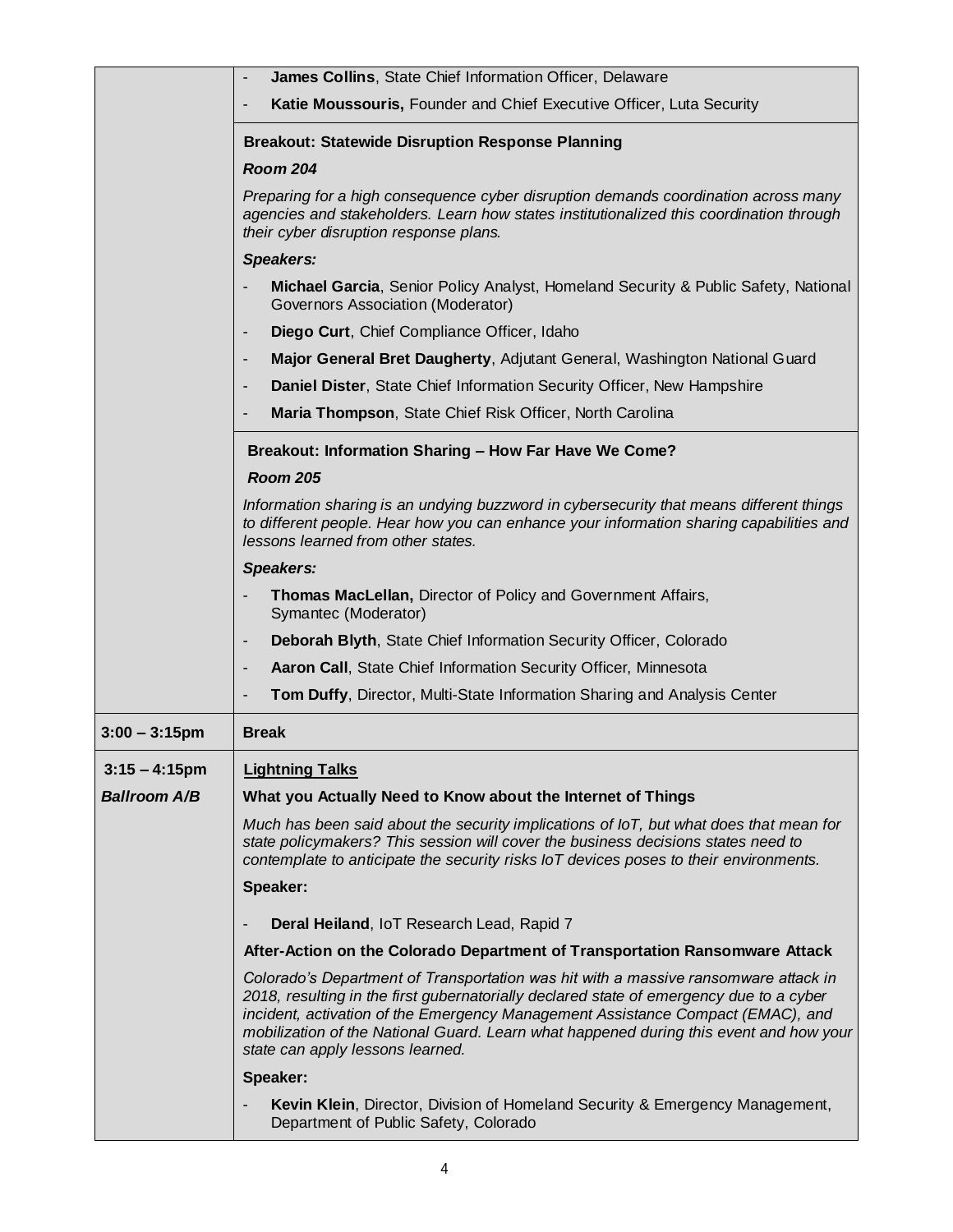| $4:00 - 5:00$ pm                                  | State Efforts to Assist Locals with Cybersecurity                                                                                                                                                                                                                                                               |
|---------------------------------------------------|-----------------------------------------------------------------------------------------------------------------------------------------------------------------------------------------------------------------------------------------------------------------------------------------------------------------|
| <b>Ballroom A/B</b>                               | State officials will detail how they are assisting local jurisdictions in enhancing their<br>cybersecurity postures through longstanding programs like the Homeland Security Grant<br>Program. This session will also provide insight on the role of the state government in<br>supporting local cybersecurity. |
|                                                   | Speakers:                                                                                                                                                                                                                                                                                                       |
|                                                   | <b>Brian Nussbaum, Assistant Professor, University of Albany's College of Emergency</b><br>Preparedness, Homeland Security and Cybersecurity (Moderator)                                                                                                                                                        |
|                                                   | <b>Jeff Franklin, Acting Director, Office of the Chief Information Officer, Iowa</b>                                                                                                                                                                                                                            |
|                                                   | <b>Brian Langley</b> , Executive Director, Department of Homeland Security, Indiana                                                                                                                                                                                                                             |
|                                                   | <b>Shawn Talmadge, Assistant Secretary, Public Safety and Homeland Security,</b><br>Virginia                                                                                                                                                                                                                    |
|                                                   | <b>Ben Voce-Gardner, Director, Cyber Security, Division of Homeland Security &amp;</b><br><b>Emergency Services, New York</b>                                                                                                                                                                                   |
| $6:00 - 9:00 \text{pm}$                           | <b>American Electric Power Reception</b>                                                                                                                                                                                                                                                                        |
| 601 Spring Street<br>(transportation<br>provided) |                                                                                                                                                                                                                                                                                                                 |

| Wednesday, May 15, 2019                 |                                                                                                                                                                                                                                                                                                                                                               |
|-----------------------------------------|---------------------------------------------------------------------------------------------------------------------------------------------------------------------------------------------------------------------------------------------------------------------------------------------------------------------------------------------------------------|
| $7:30 - 8:15am$<br><b>Ballroom C/D</b>  | <b>Networking Breakfast</b>                                                                                                                                                                                                                                                                                                                                   |
| $8:15 - 8:45$ am<br><b>Ballroom A/B</b> | Keynote and Awards Presentation for Cyber Youth Competition<br>Speaker:<br>Governor John Bel Edwards, Louisiana                                                                                                                                                                                                                                               |
| $8:45 - 9:30$ am                        | Panel: Preparing the Next Generation of Cybersecurity Professionals in Louisiana                                                                                                                                                                                                                                                                              |
| <b>Ballroom A/B</b>                     | With a major deficit of cybersecurity professionals, state government and private sector<br>partners need to work creatively and collaboratively to cultivate talent. This session will<br>discuss how Louisiana is overcoming challenges associated with cybersecurity workforce<br>development and how they are closing the gap for the skills of tomorrow. |
|                                         | <b>Speakers:</b>                                                                                                                                                                                                                                                                                                                                              |
|                                         | Governor John Bel Edwards, Louisiana (Moderator)                                                                                                                                                                                                                                                                                                              |
|                                         | Dr. Rick Bateman, Chancellor, Bossier Parish Community College                                                                                                                                                                                                                                                                                                |
|                                         | <b>Rick Gallot, President, Grambling State University</b>                                                                                                                                                                                                                                                                                                     |
|                                         | Dr. Les Guice, President, Louisiana Tech University                                                                                                                                                                                                                                                                                                           |
|                                         | <b>Yogesh Khanna, Chief Technology Officer, General Dynamics Information</b><br>Technology                                                                                                                                                                                                                                                                    |
|                                         | Ralph Russo, Director, Information Technology Programs, Tulane University                                                                                                                                                                                                                                                                                     |
|                                         | Craig Spohn, Executive Director, Cyber Innovation Center                                                                                                                                                                                                                                                                                                      |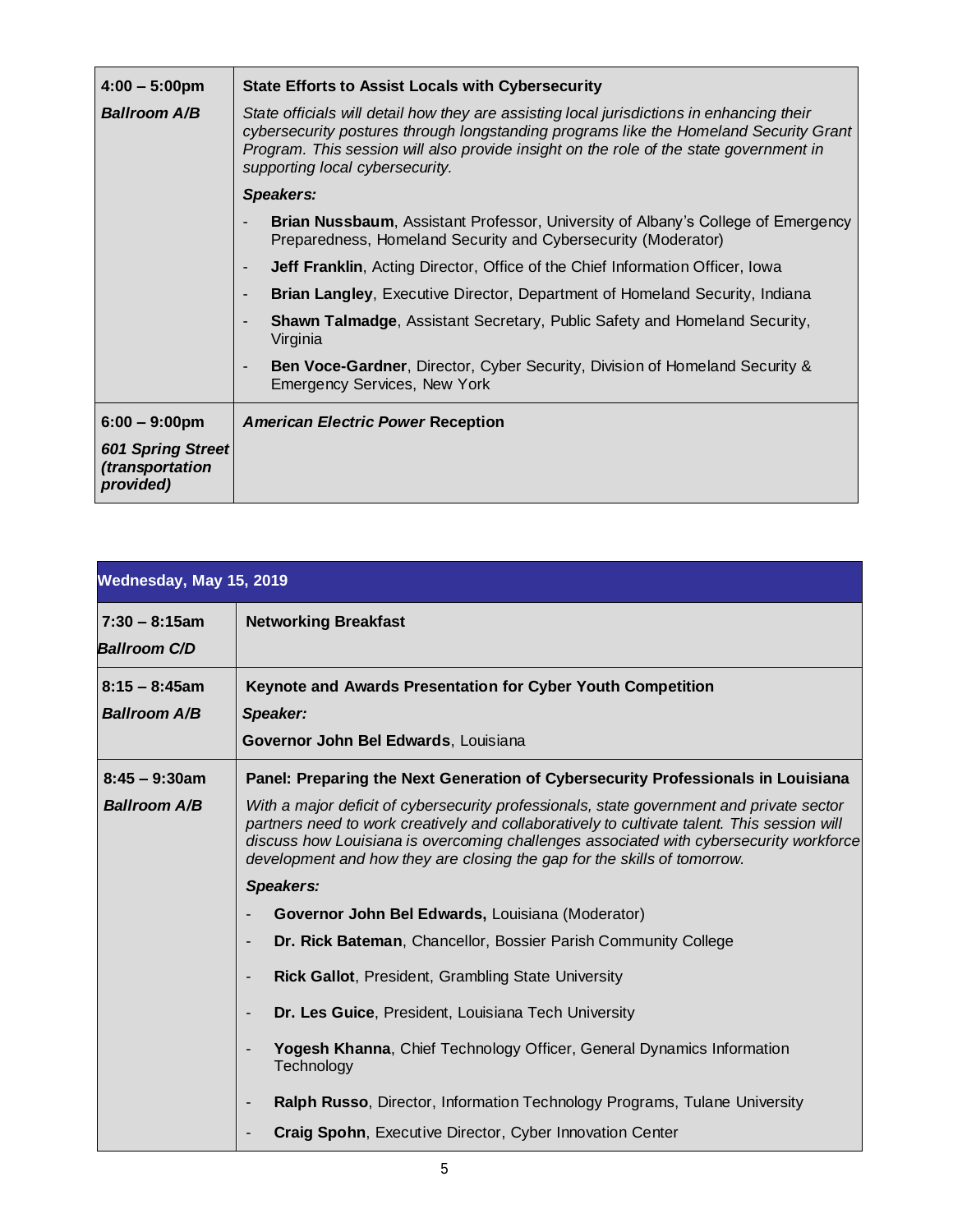| $9:30 - 10:00am$    | An Interview with Dan Geer                                                                                                                                                                                                                                                                                                                                                                                                                                 |
|---------------------|------------------------------------------------------------------------------------------------------------------------------------------------------------------------------------------------------------------------------------------------------------------------------------------------------------------------------------------------------------------------------------------------------------------------------------------------------------|
| <b>Ballroom A/B</b> | Dan Geer is a world-renowned expert on information security and risk management. A<br>trained statistician and electrical engineer, his numerous contributions to the field include<br>the Kerberos protocol and MIT's Project Athena. He is the author of several books<br>including the "Economics and Strategies of Data Security." This interview will cover a<br>range of topics, including defining security and assess risks to the role of states. |
|                     | <b>Speakers:</b>                                                                                                                                                                                                                                                                                                                                                                                                                                           |
|                     | David Forscey, Managing Director, Cybersecurity and Technology Program, The<br>Aspen Institute                                                                                                                                                                                                                                                                                                                                                             |
|                     | Dan Geer, Chief Information Security Officer, In-Q-Tel                                                                                                                                                                                                                                                                                                                                                                                                     |
| $10:00 - 10:15am$   | <b>Transition to Breakouts</b>                                                                                                                                                                                                                                                                                                                                                                                                                             |
| $10:15 - 11:00am$   | Breakout: Digital Identity - The Engine Empowering Digital Transformation                                                                                                                                                                                                                                                                                                                                                                                  |
|                     | <b>Room 203</b>                                                                                                                                                                                                                                                                                                                                                                                                                                            |
|                     | Digital transformation is essential for government to enable improved service delivery,<br>constituent engagement, and drive economic development. Constituents want a low-<br>friction, high-value experience, from driver's license renewals to submitting validation for<br>benefits. This session will discuss promising practices to foster digital identity<br>management and strategies.                                                            |
|                     | <b>Speakers:</b>                                                                                                                                                                                                                                                                                                                                                                                                                                           |
|                     | - Kevin Heckel, Cyber Managing Director, Deloitte (Moderator)                                                                                                                                                                                                                                                                                                                                                                                              |
|                     | - Erik Avakian, State Chief Information Security Officer, Pennsylvania                                                                                                                                                                                                                                                                                                                                                                                     |
|                     | - Derek Bridges, Ohio Administrative Knowledge System Program Administrator, Ohio                                                                                                                                                                                                                                                                                                                                                                          |
|                     | <b>Breakout: Securing Homeland Security and Emergency Management Systems</b><br>from Cyber Attacks                                                                                                                                                                                                                                                                                                                                                         |
|                     | <b>Room 204</b>                                                                                                                                                                                                                                                                                                                                                                                                                                            |
|                     | Homeland security and emergency management increasingly rely on IP-based<br>technology when responding to natural and man-made disasters. Recently, these<br>systems, such as emergency communications, have been targeted by malicious cyber<br>actors to impede disaster and emergency response. This panel will discuss how states<br>should account for protecting these systems.                                                                      |
|                     | <b>Speakers:</b>                                                                                                                                                                                                                                                                                                                                                                                                                                           |
|                     | Michael Garcia, Senior Policy Analyst, Homeland Security & Public Safety, National<br>Governors Association (Moderator)                                                                                                                                                                                                                                                                                                                                    |
|                     | Troy Mattern, Vice President for Product and Services Cybersecurity, Motorola<br>Solutions                                                                                                                                                                                                                                                                                                                                                                 |
|                     | Ted Verren, Director, Security Strategy and Planning, AT&T                                                                                                                                                                                                                                                                                                                                                                                                 |
|                     | <b>Breakout: Partnering to Protecting Critical Infrastructure</b>                                                                                                                                                                                                                                                                                                                                                                                          |
|                     | <b>Room 205</b>                                                                                                                                                                                                                                                                                                                                                                                                                                            |
|                     | This session will discuss how state, federal, and private sector partners are addressing<br>emerging cyber threats to critical infrastructure and future actions needed to bolster<br>prevention, response, and recovery efforts.                                                                                                                                                                                                                          |
|                     | <b>Speakers:</b>                                                                                                                                                                                                                                                                                                                                                                                                                                           |

L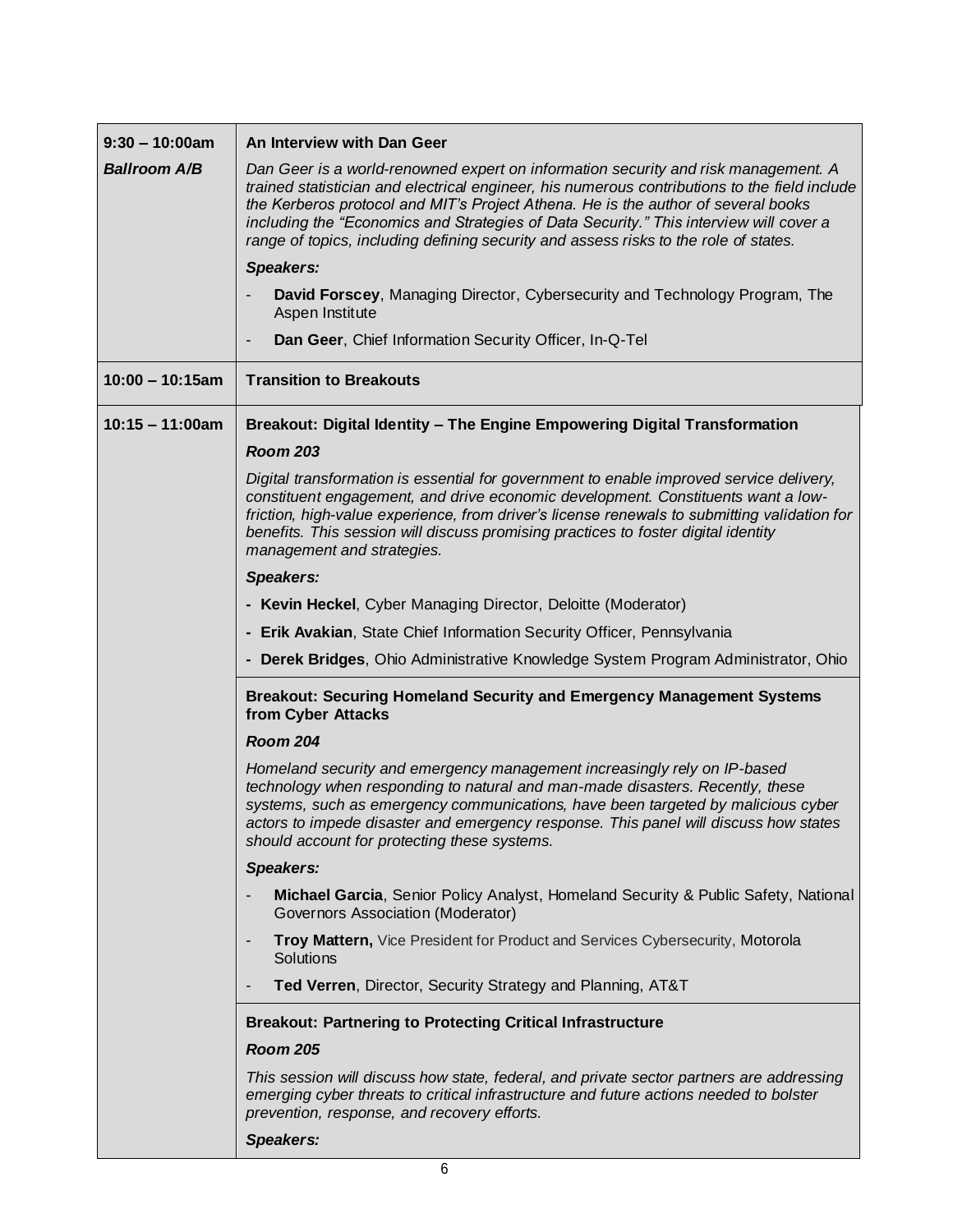|                           | Dan Lauf, Program Director, Energy, Environment, and Transportation, National<br>Governors Association (Moderator)                                                                                                                                                                                                                                                                                                               |
|---------------------------|----------------------------------------------------------------------------------------------------------------------------------------------------------------------------------------------------------------------------------------------------------------------------------------------------------------------------------------------------------------------------------------------------------------------------------|
|                           | Peter Bloniarz, Executive Director, Cyber Security Advisory Board, New York<br>$\overline{\phantom{a}}$                                                                                                                                                                                                                                                                                                                          |
|                           | Steve Swick, Chief Information Security Officer, American Electric Power                                                                                                                                                                                                                                                                                                                                                         |
|                           | Bradford Willke, Acting Director of Stakeholder Engagement and Cyber<br>Infrastructure Resilience, U.S. Department of Homeland Security                                                                                                                                                                                                                                                                                          |
| $11:00 - 11:15am$         | <b>Break &amp; Transition</b>                                                                                                                                                                                                                                                                                                                                                                                                    |
| $11:15 - 12:00 \text{pm}$ | Breakout: Fighting Against the Greatest Vulnerability: Human Error                                                                                                                                                                                                                                                                                                                                                               |
|                           | <b>Room 203</b>                                                                                                                                                                                                                                                                                                                                                                                                                  |
|                           | Many successful cyber attacks are result of poor cyber hygiene by the operator of a<br>system. Whether through phishing or weak passwords, cyber attackers exploit human<br>users and operators to infiltrate and compromise IT systems. Learn why this is the case<br>and how states can train their employees to better implement cyber hygiene and account<br>for human-centric cybersecurity.                                |
|                           | <b>Speakers:</b>                                                                                                                                                                                                                                                                                                                                                                                                                 |
|                           | Michael Garcia, Senior Policy Analyst, Homeland Security & Public Safety, National<br>Governors Association (Moderator)                                                                                                                                                                                                                                                                                                          |
|                           | Dr. Margaret Cunningham, Principal Research Scientist for Human Behavior,<br>Forcepoint                                                                                                                                                                                                                                                                                                                                          |
|                           | Jim Edman, State Chief Information Security Officer, South Dakota<br>٠                                                                                                                                                                                                                                                                                                                                                           |
|                           | <b>Bhagwat Swaroop, Executive Vice President of Industry Solutions and Business</b><br>Development, Proofpoint                                                                                                                                                                                                                                                                                                                   |
|                           | <b>Breakout: Confronting Cyber Crime</b>                                                                                                                                                                                                                                                                                                                                                                                         |
|                           | <b>Room 204</b>                                                                                                                                                                                                                                                                                                                                                                                                                  |
|                           | Learn how other states have established and sustained robust computer crime<br>investigative units and explore recommendations to scale cyber crime enforcement.                                                                                                                                                                                                                                                                 |
|                           | <b>Speakers:</b>                                                                                                                                                                                                                                                                                                                                                                                                                 |
|                           | Maggie Brunner, Program Director, Homeland Security & Public Safety, National<br>Governors Association (Moderator)                                                                                                                                                                                                                                                                                                               |
|                           | <b>Jim Ellis, Michigan State Police</b>                                                                                                                                                                                                                                                                                                                                                                                          |
|                           | Jim Emerson, Executive Director for Cyber Policy, National White Collar Crime<br>Center                                                                                                                                                                                                                                                                                                                                          |
|                           | Kristin Judge, Chief Executive Officer and President, Cybercrime Support Network                                                                                                                                                                                                                                                                                                                                                 |
|                           | Drew Watts, Assistant Special Agent in Charge, FBI New Orleans Field Office                                                                                                                                                                                                                                                                                                                                                      |
|                           | <b>Breakout: Workforce Development</b>                                                                                                                                                                                                                                                                                                                                                                                           |
|                           | <b>Room 205</b>                                                                                                                                                                                                                                                                                                                                                                                                                  |
|                           | The cybersecurity industry faces an enormous workforce gap and is itself subject to<br>potential disruption by new technology. This challenge provides a unique opportunity for<br>innovative approaches at the state level to promote cybersecurity in K-12 education,<br>prepare postsecondary students for cybersecurity careers, and implement public-private<br>partnerships to develop the workforce development pipeline. |
|                           | <b>Speakers:</b>                                                                                                                                                                                                                                                                                                                                                                                                                 |
|                           | Doug Robinson, Executive Director, National Association of State Chief Information<br>Officers (Moderator)<br>Major General Courtney Carr, Adjutant General, Indiana                                                                                                                                                                                                                                                             |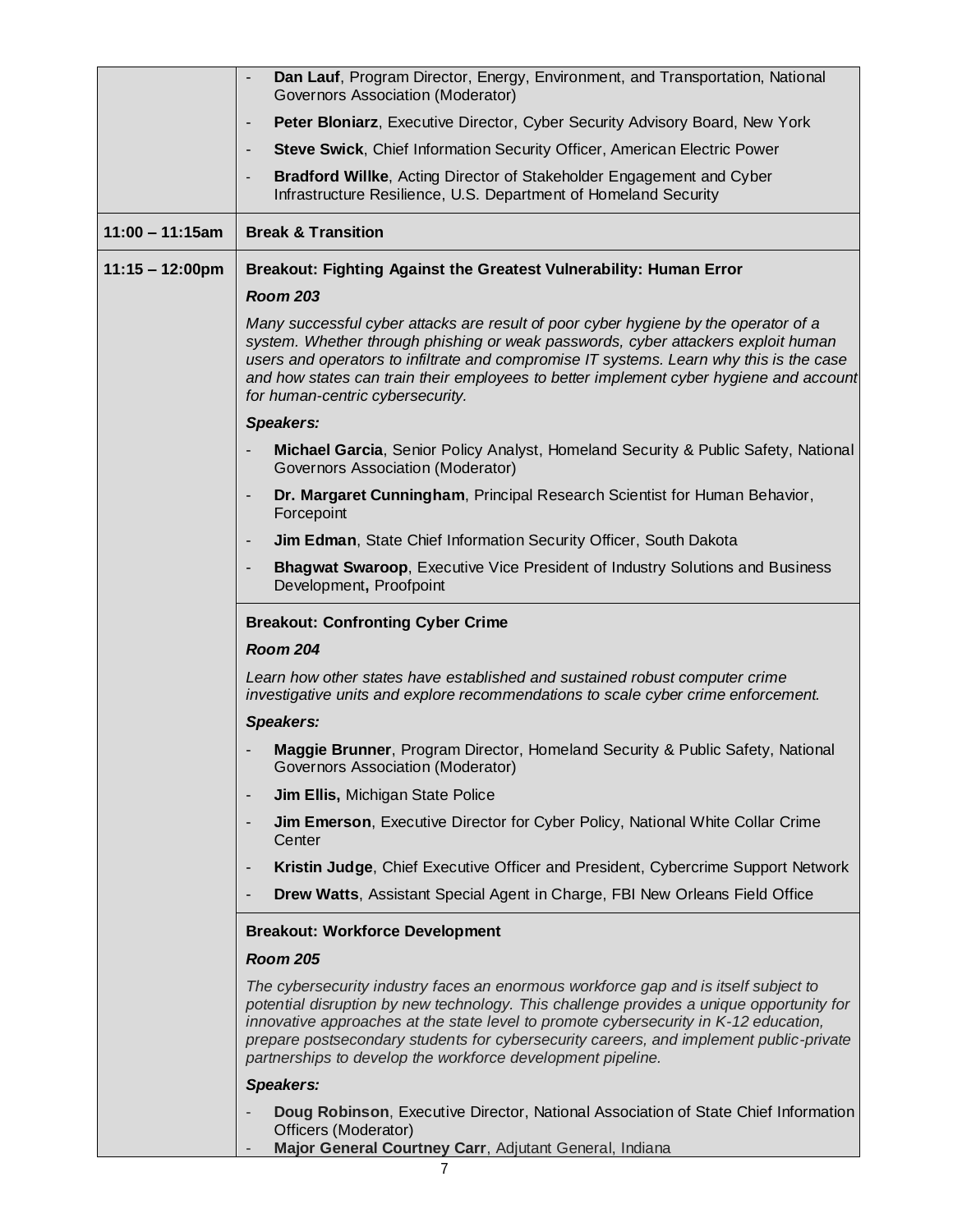|                                         | Jason Mangold, Manager, Strategic Workforce Development, CompTIA                                                                                                                                                                                                                                                                                                                                                                                                    |
|-----------------------------------------|---------------------------------------------------------------------------------------------------------------------------------------------------------------------------------------------------------------------------------------------------------------------------------------------------------------------------------------------------------------------------------------------------------------------------------------------------------------------|
|                                         | Rodney Petersen, Director, National Initiative for Cybersecurity Education                                                                                                                                                                                                                                                                                                                                                                                          |
| $12:00 - 12:30$ pm                      | <b>Break into Lunch</b>                                                                                                                                                                                                                                                                                                                                                                                                                                             |
| <b>Ballroom C/D</b>                     |                                                                                                                                                                                                                                                                                                                                                                                                                                                                     |
| $12:30 - 1:00 \text{pm}$                | <b>Lunch Presentation: Ukraine Post-Mortem</b>                                                                                                                                                                                                                                                                                                                                                                                                                      |
| <b>Ballroom A/B</b>                     | In December 2015, Ukraine suffered the first, publicly known cyber attack that created<br>widespread blackouts throughout the country. Hear what happened and the implications<br>for state efforts to secure critical infrastructure.                                                                                                                                                                                                                              |
|                                         | Speaker:                                                                                                                                                                                                                                                                                                                                                                                                                                                            |
|                                         | Jonathan Homer, Chief of the Industrial Controls System, Cybersecurity &<br>Infrastructure Agency, U.S. Department of Homeland Security                                                                                                                                                                                                                                                                                                                             |
| $1:00 - 1:30$ pm                        | Keynote                                                                                                                                                                                                                                                                                                                                                                                                                                                             |
| <b>Ballroom A/B</b>                     | Christopher Krebs, Director, Cybersecurity & Infrastructure Security Agency,<br>U.S. Department of Homeland Security                                                                                                                                                                                                                                                                                                                                                |
| $1:30 - 2:00$ pm<br><b>Ballroom A/B</b> | Advanced Persistent Threats and How to Counter Them: A Conversation with<br><b>John Carlin and Curtis Dukes</b>                                                                                                                                                                                                                                                                                                                                                     |
|                                         | John Carlin most recently served as Assistant Attorney General for National Security<br>within the U.S. Department of Justice where he focused on a myriad of cyber criminal<br>cases. He is joined by Curtis Dukes, the Executive Vice President and General Manager<br>of the Best Practices and Automation Group at the Center for Internet Security. Prior to<br>CIS, he served as the Deputy National Manager for National Security Systems within the<br>NSA. |
|                                         | <b>Speakers:</b>                                                                                                                                                                                                                                                                                                                                                                                                                                                    |
|                                         | John Carlin, Chair, Cybersecurity & Technology Program, Aspen Institute                                                                                                                                                                                                                                                                                                                                                                                             |
|                                         | <b>Curtis Dukes, Executive Vice President for Security Best Practices, Center for</b><br><b>Internet Security</b>                                                                                                                                                                                                                                                                                                                                                   |
| $2:00 - 2:15$ pm                        | <b>Break</b>                                                                                                                                                                                                                                                                                                                                                                                                                                                        |
| $2:15 - 3:00$ pm                        | The National Guard and Cybersecurity                                                                                                                                                                                                                                                                                                                                                                                                                                |
| <b>Ballroom A/B</b>                     | Since the founding of the United States, National Guard units have been used to assist in<br>preparing for, responding to, and recovering from nearly every conceivable natural and<br>man-made disaster. Now, they are being used for cybersecurity missions. Federal and<br>state subject matter experts will discuss the challenges and opportunities inherent to<br>leveraging the National Guard for cybersecurity activities.                                 |
|                                         | <b>Speakers:</b>                                                                                                                                                                                                                                                                                                                                                                                                                                                    |
|                                         | Mary Catherine Ott, Legislative Director, Homeland Security & Public Safety<br>Committee, National Governors Association (Moderator)                                                                                                                                                                                                                                                                                                                                |
|                                         | Adam DiPetrillo, Commander, Cyber Mission Assurance Teams, Washington                                                                                                                                                                                                                                                                                                                                                                                               |
|                                         | <b>Colonel George Haynes, Chief, Cyberspace Operations, National Guard Bureau</b><br>$\overline{\phantom{a}}$                                                                                                                                                                                                                                                                                                                                                       |
|                                         | Brigadier General Maurice McKinney, Director of Cyberspace Operations,<br>Missouri                                                                                                                                                                                                                                                                                                                                                                                  |
|                                         | Michael Pruett, Cybersecurity Director, Alabama                                                                                                                                                                                                                                                                                                                                                                                                                     |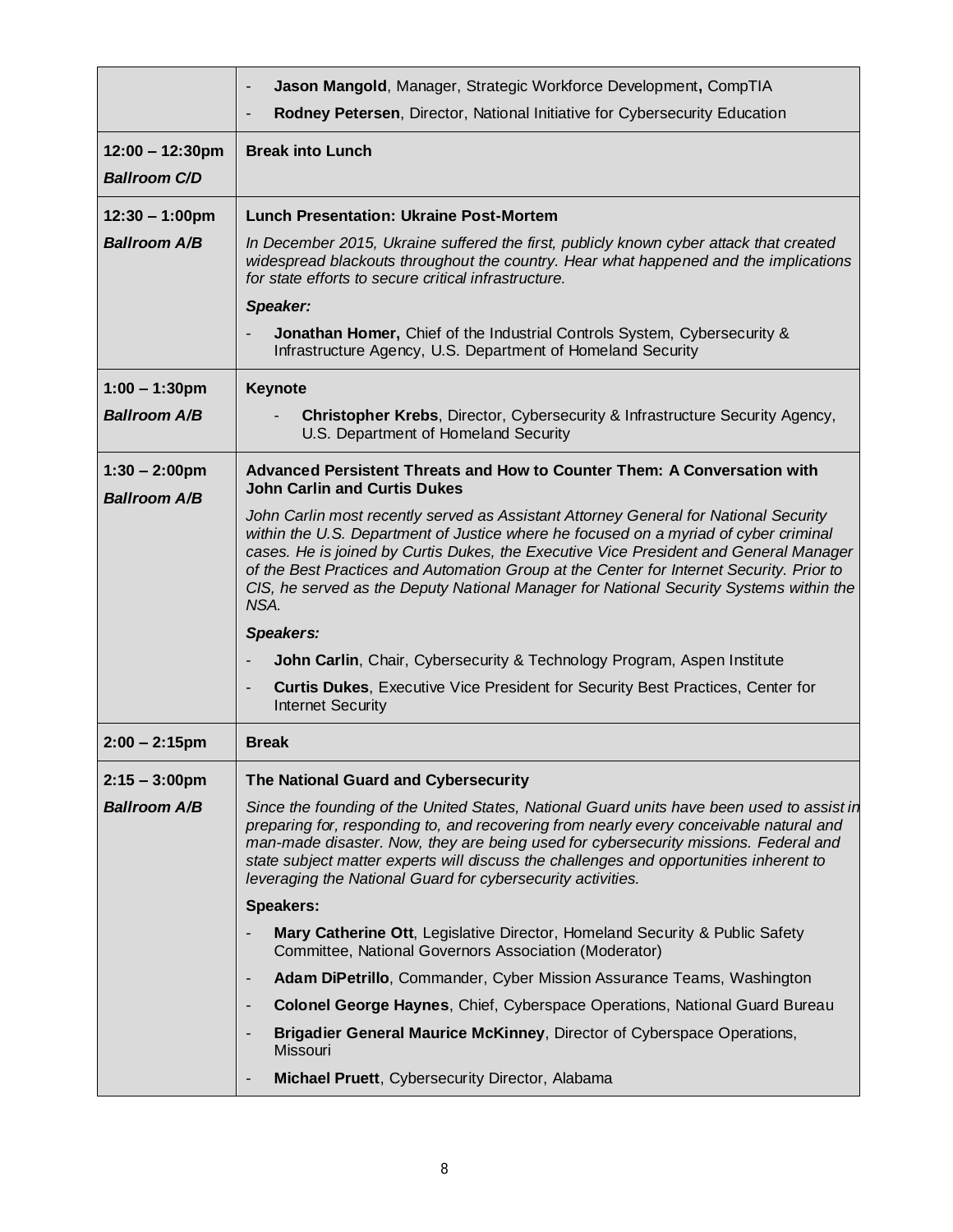| $3:00 - 3:30$ pm             | <b>Cyber Command's Mission</b>                                                                                                                                                                                                                                                     |
|------------------------------|------------------------------------------------------------------------------------------------------------------------------------------------------------------------------------------------------------------------------------------------------------------------------------|
| <b>Ballroom A/B</b>          | Major General Stephen J. Hager, Mobilization Assistant to the Commander, U.S.<br>Cyber Command, Deputy Commander of Operations, Cyber National Mission Force                                                                                                                       |
| $3:30 - 3:45$ pm             | <b>Break</b>                                                                                                                                                                                                                                                                       |
| $3:45 - 4:30$ pm             | <b>Election Security: Looking Back, Looking Forward</b>                                                                                                                                                                                                                            |
| <b>Ballroom A/B</b>          | Securing election infrastructure has become a national priority since 2016 and was a<br>prime emphasis in states for the 2018 elections. This session will review the lessons<br>learned from the 2018 elections and explore their application during the 2020 election<br>season. |
|                              | <b>Speakers:</b>                                                                                                                                                                                                                                                                   |
|                              | Michael Garcia, Senior Policy Analyst, Homeland Security & Public Safety, National<br>Governors Association (Moderator)                                                                                                                                                            |
|                              | Kyle Ardoin, Secretary of State, Louisiana                                                                                                                                                                                                                                         |
|                              | Phil Bates, Chief Information Security Officer, Utah<br>$\overline{\phantom{a}}$                                                                                                                                                                                                   |
|                              | Robert Giles, State Election Director, New Jersey                                                                                                                                                                                                                                  |
|                              | Matt Masterson, Senior Advisor on Election Security, U.S. Department of Homeland<br>Security                                                                                                                                                                                       |
| $4:30 - 5:15$ pm             | <b>Fireside Chat</b>                                                                                                                                                                                                                                                               |
| <b>Ballroom A/B</b>          | Jeff McLeod, Director, Homeland Security & Public Safety, National Governors<br>Association (Moderator)                                                                                                                                                                            |
|                              | Governor Asa Hutchinson, Arkansas                                                                                                                                                                                                                                                  |
|                              | Dr. Thomas Kennedy, Chief Executive Officer, Raytheon                                                                                                                                                                                                                              |
| 5:15pm                       | Adjourn                                                                                                                                                                                                                                                                            |
| $6:00 - 9:00$ pm             | Louisiana Night (hosted by Cyber Innovation Center)                                                                                                                                                                                                                                |
| <b>The Stage</b>             |                                                                                                                                                                                                                                                                                    |
| (transportation<br>provided) |                                                                                                                                                                                                                                                                                    |